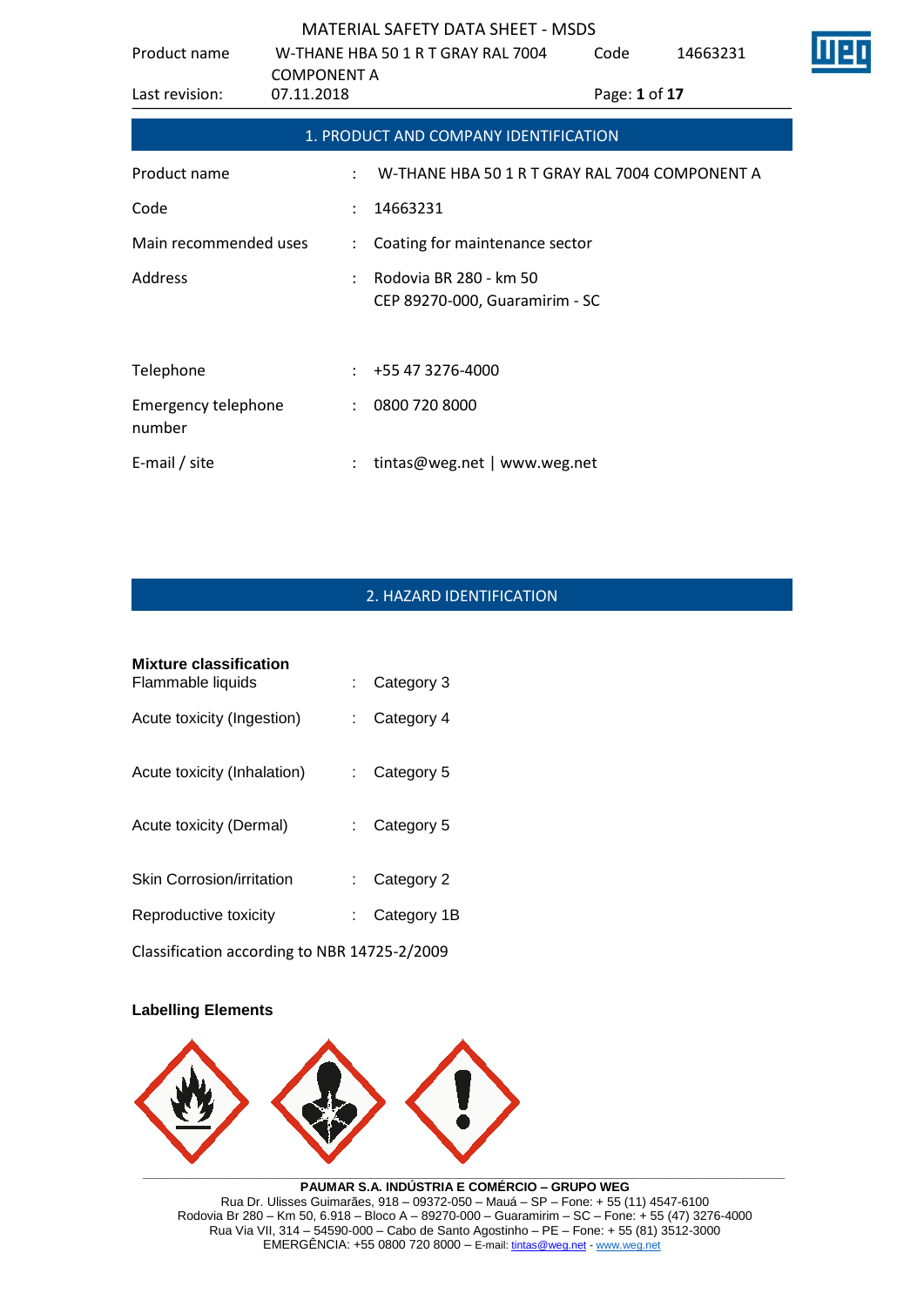|                        |                    | <b>MATERIAL SAFETY DATA SHEET - MSDS</b>                                                                                                                                                                                          |               |          |  |
|------------------------|--------------------|-----------------------------------------------------------------------------------------------------------------------------------------------------------------------------------------------------------------------------------|---------------|----------|--|
| Product name           |                    | W-THANE HBA 50 1 R T GRAY RAL 7004                                                                                                                                                                                                | Code          | 14663231 |  |
|                        | <b>COMPONENT A</b> |                                                                                                                                                                                                                                   |               |          |  |
| Last revision:         | 07.11.2018         |                                                                                                                                                                                                                                   | Page: 2 of 17 |          |  |
|                        |                    |                                                                                                                                                                                                                                   |               |          |  |
| <b>Warning phrase</b>  |                    | Danger                                                                                                                                                                                                                            |               |          |  |
| <b>Hazard phrases</b>  |                    | H226 Flammable liquid and vapour.<br>H302 Harmful if swallowed.<br>H333 May be harmful if inhaled.<br>H313 May be harmful in contact with skin.<br>H315 Causes skin irritation.<br>H360 May damage fertility or the unborn child. |               |          |  |
| <b>Caution Phrases</b> |                    | <b>Prevention:</b><br>P201 Obtain special instructions before use.                                                                                                                                                                |               |          |  |
|                        |                    | P202 Do not handle until all safety precautions have been read<br>and understood.                                                                                                                                                 |               |          |  |
|                        |                    | P210 Keep away from heat, hot surfaces, sparks, open flames<br>and other ignition sources. No smoking.                                                                                                                            |               |          |  |
|                        |                    | P233 Keep container tightly closed.                                                                                                                                                                                               |               |          |  |
|                        |                    | P240 Ground/bond container and receiving equipment.                                                                                                                                                                               |               |          |  |
|                        |                    | <b>Reaction:</b><br>P303+P361+P353 IF ON SKIN (or hair): Take off immediately<br>all contaminated clothing. Rinse skin with water/shower.                                                                                         |               |          |  |
|                        |                    | P304+P312 IF INHALED: Call a POISON CENTER or<br>doctor/physician if you feel unwell.                                                                                                                                             |               |          |  |
|                        |                    | P308+P313 IF exposed or concerned: Call a doctor.                                                                                                                                                                                 |               |          |  |
|                        |                    | P362+P364 Take off contaminated clothing and wash it before<br>reuse.                                                                                                                                                             |               |          |  |
|                        |                    | P370+P378 In case of fire: Use as chapter 5 of MSDS to<br>extinguish.                                                                                                                                                             |               |          |  |
|                        |                    | Storage:<br>P403+P235 Store in a well ventilated place. Keep cool.                                                                                                                                                                |               |          |  |
|                        |                    | Treatmentand disposal of waste:<br>P501 Dispose of contents/container as chapter 13 of the<br>MSDS.                                                                                                                               |               |          |  |
| Other hazard           |                    | When heated above its flash point, this material will release<br>toxic vapors and flames, and can burn in open area if exposed<br>to an ignition source.                                                                          |               |          |  |
|                        |                    |                                                                                                                                                                                                                                   |               |          |  |

## 3. COMPOSITION AND INFORMATION ABOUT THE INGRENDIENTS

**\_\_\_\_\_\_\_\_\_\_\_\_\_\_\_\_\_\_\_\_\_\_\_\_\_\_\_\_\_\_\_\_\_\_\_\_\_\_\_\_\_\_\_\_\_\_\_\_\_\_\_\_\_\_\_\_\_\_\_\_\_\_\_\_\_\_\_\_\_\_\_\_\_\_\_\_\_\_\_\_\_\_\_\_\_\_\_\_\_\_\_\_\_ PAUMAR S.A. INDÚSTRIA E COMÉRCIO – GRUPO WEG** Rua Dr. Ulisses Guimarães, 918 – 09372-050 – Mauá – SP – Fone: + 55 (11) 4547-6100 Rodovia Br 280 – Km 50, 6.918 – Bloco A – 89270-000 – Guaramirim – SC – Fone: + 55 (47) 3276-4000 Rua Via VII, 314 – 54590-000 – Cabo de Santo Agostinho – PE – Fone: + 55 (81) 3512-3000 EMERGËNCIA: +55 0800 720 8000 – E-mail[: tintas@weg.net](mailto:tintas@weg.net) - [www.weg.net](http://www.weg.net/)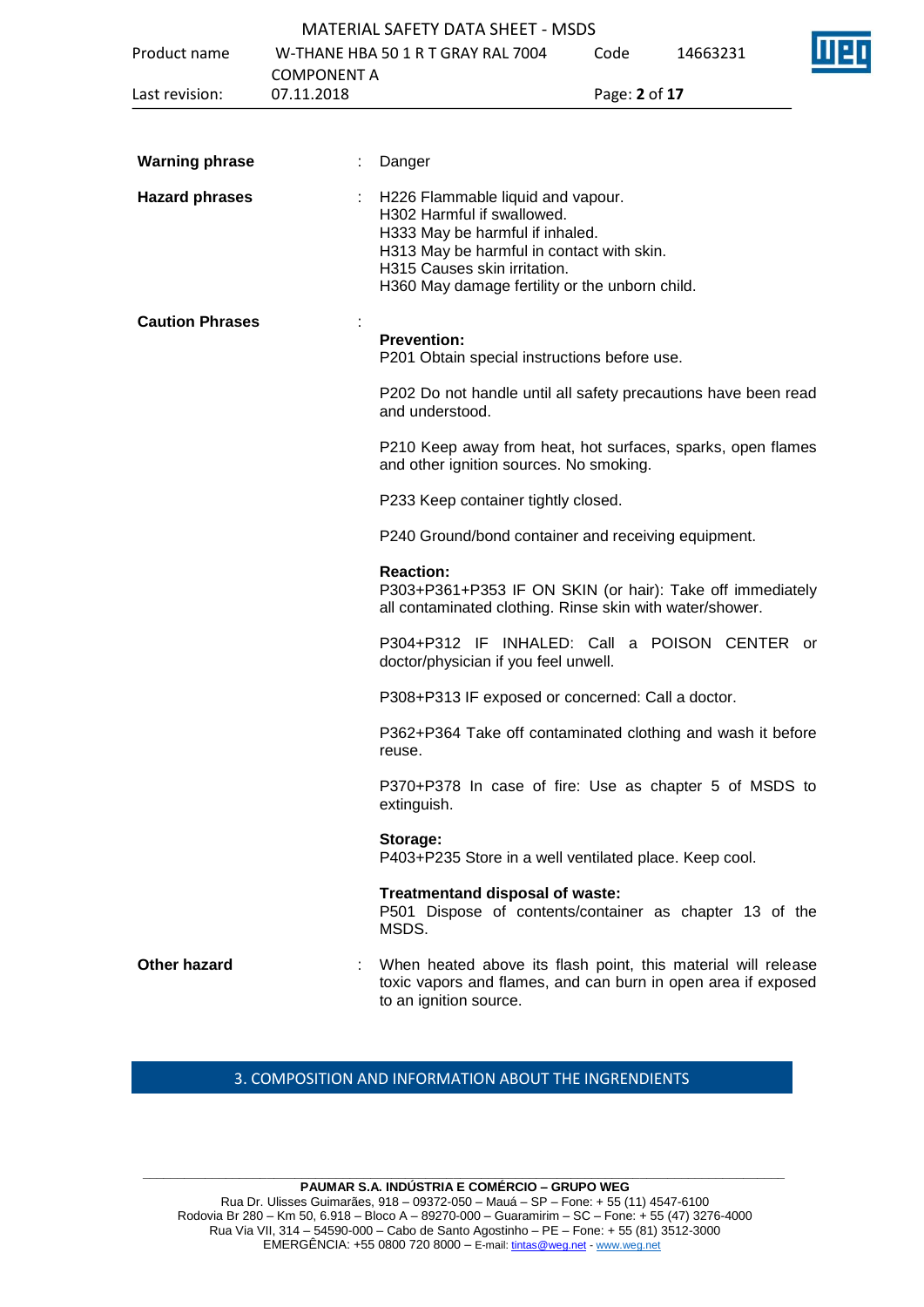| <b>Product type:</b> | Mixture                                                  |                             |          |  |
|----------------------|----------------------------------------------------------|-----------------------------|----------|--|
| Last revision:       | 07.11.2018                                               | Page: <b>3</b> of <b>17</b> |          |  |
| Product name         | W-THANE HBA 50 1 R T GRAY RAL 7004<br><b>COMPONENT A</b> | Code                        | 14663231 |  |
|                      | <b>MATERIAL SAFETY DATA SHEET - MSDS</b>                 |                             |          |  |

### **Ingrendients that contribute to danger:**

| Product name                                      | CAS No.        | <b>Risck classification</b>                                                                                                                                                                                      | Concentration [%] |
|---------------------------------------------------|----------------|------------------------------------------------------------------------------------------------------------------------------------------------------------------------------------------------------------------|-------------------|
| <b>GLYCOL ETHYL</b><br><b>ACETATE SOLVENT (N)</b> | 111-15-9       | Flammable liquids,<br>Category 3<br>Reproductive toxicity,<br>Category 1B<br>Acute toxicity Ingestion,<br>Category 4<br>Acute toxicity Dermal,<br>Category 4<br>Acute toxicity<br>Inhalation,<br>Category 4      | $>= 5 - < 10$     |
| <b>SOLVENT XYLENE (S)</b>                         | 1330-20-7      | Flammable liquids,<br>Category 3<br>Acute toxicity Dermal,<br>Category 4<br>Acute toxicity<br>Inhalation,<br>Category 4<br>Skin Corrosion/irritation<br>Category 2                                               | $>= 5 - < 10$     |
| 2-HYDROXYETHYL<br><b>ACRYLATE</b>                 | 818-61-1       | Acute toxicity Ingestion,<br>Category 4                                                                                                                                                                          | $>= 5 - < 10$     |
| <b>SOLVENT</b><br>METHYLISOBUTYLKETO<br>NE        | $108 - 10 - 1$ | Flammable liquids,<br>Category 3<br>Acute toxicity<br>Inhalation,<br>Category 4<br>Serious eye<br>damage/eye irritation,<br>Category 2A<br>Specific target organ<br>toxicity - Single<br>exposure,<br>Category 3 | $>= 1 - 5$        |
| <b>METHACRYLIC ACID</b>                           | $79 - 41 - 4$  | Acute toxicity Dermal,<br>Category 3                                                                                                                                                                             | $>= 0.1 - 1$      |

### 4. FIRST AID MEASURES

**Inhalation** : Take the victim to fresh air, keeping them rested and warm. If breathing is irregular or has stopped, apply artificial respiration. Do not give anything orally. Seek medical assistance immediately, bringing the product label whenever

**\_\_\_\_\_\_\_\_\_\_\_\_\_\_\_\_\_\_\_\_\_\_\_\_\_\_\_\_\_\_\_\_\_\_\_\_\_\_\_\_\_\_\_\_\_\_\_\_\_\_\_\_\_\_\_\_\_\_\_\_\_\_\_\_\_\_\_\_\_\_\_\_\_\_\_\_\_\_\_\_\_\_\_\_\_\_\_\_\_\_\_\_\_**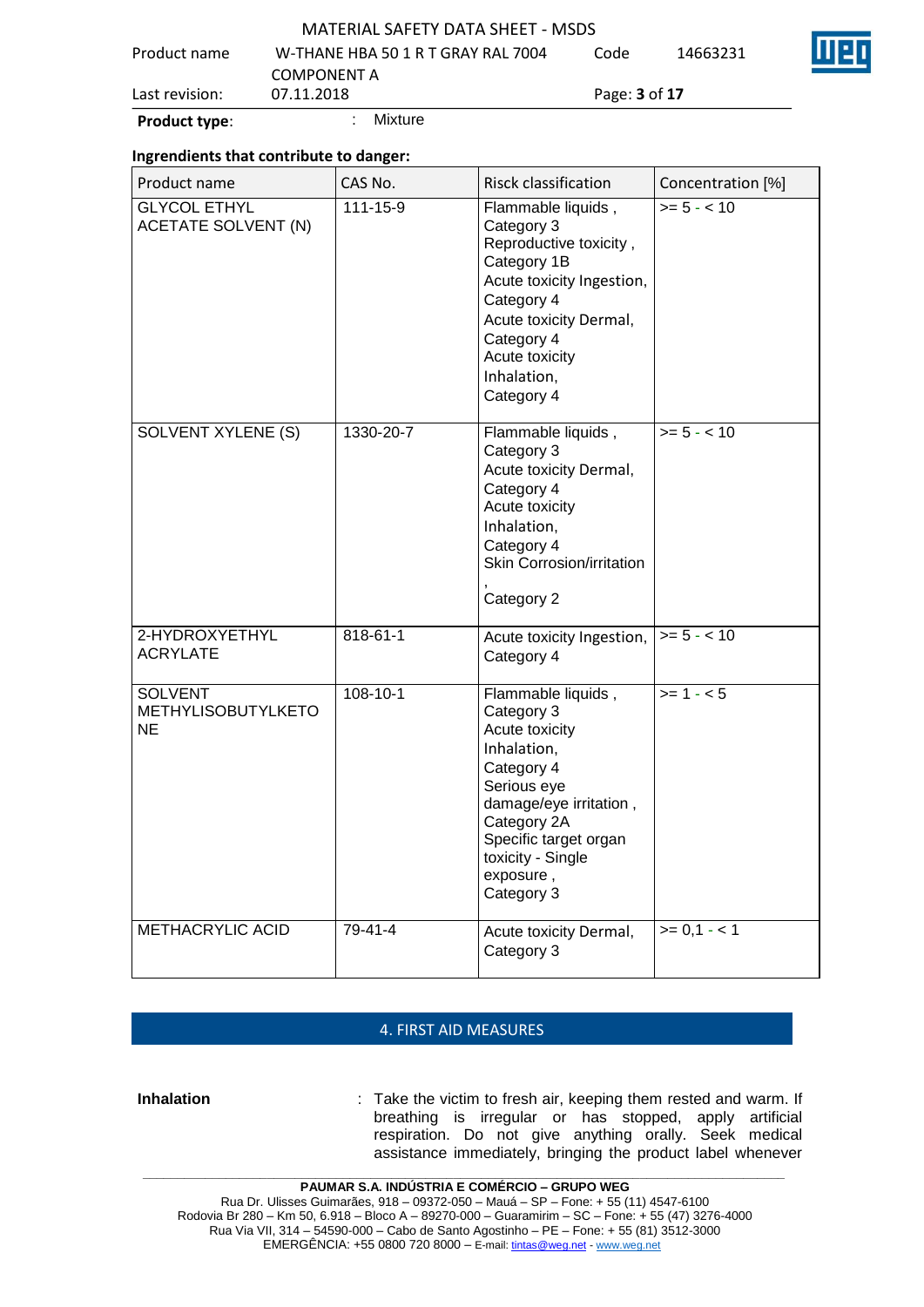| Product name                                                             |                    | W-THANE HBA 50 1 R T GRAY RAL 7004                                                                                                                                                                                                                                                                                                                                                                                                                                                       | Code          | 14663231 |  |
|--------------------------------------------------------------------------|--------------------|------------------------------------------------------------------------------------------------------------------------------------------------------------------------------------------------------------------------------------------------------------------------------------------------------------------------------------------------------------------------------------------------------------------------------------------------------------------------------------------|---------------|----------|--|
|                                                                          | <b>COMPONENT A</b> |                                                                                                                                                                                                                                                                                                                                                                                                                                                                                          |               |          |  |
| Last revision:                                                           | 07.11.2018         |                                                                                                                                                                                                                                                                                                                                                                                                                                                                                          | Page: 4 of 17 |          |  |
|                                                                          |                    | possible.                                                                                                                                                                                                                                                                                                                                                                                                                                                                                |               |          |  |
| <b>Contact with the skin</b>                                             |                    | : Remove the product with vegetal oil (cooking oil) and then<br>wash the skin thoroughly with plenty of water. Do not use<br>solvents or thinners. Seek medical attention in case of any<br>irritation or other symptoms.                                                                                                                                                                                                                                                                |               |          |  |
| <b>Contact with the eyes</b>                                             |                    | : Remove contact lenses, if wearing any. Flush the eyes with<br>running water for at least 15 minutes, holding the eyelids<br>apart. Seek medical assistance immediately, bringing the<br>product label with you.                                                                                                                                                                                                                                                                        |               |          |  |
| Ingestion                                                                |                    | : Do not provoke vomiting. Consult with a doctor immediately.                                                                                                                                                                                                                                                                                                                                                                                                                            |               |          |  |
| <b>Most important symptoms</b><br>and effects, both acute and<br>delayed |                    | : Headaches, dizziness, fatigue and in extreme cases, loss of<br>consciousness.                                                                                                                                                                                                                                                                                                                                                                                                          |               |          |  |
| Notes for the doctor                                                     |                    | Treat symptomatically. Do not induce vomiting because of risk<br>of aspiration of gastric contents into the lungs. Gastric lavage<br>is recommended when the patient ingests large quantities,<br>more than 5ml of the substance in its pure form. The toxic<br>potential of the quantity consumed must be evaluated in<br>relation to the risk of aspiration during gastric lavage.<br>Activated coal in solution could be useful. However, in some<br>cases the coal induces vomiting. |               |          |  |

## 5. FIRE-FIGHTING MEASURES

| <b>Suitable extinguishing</b><br>methods                            | $\therefore$ Water in mist form<br>Carbon dioxide (CO2)<br>Foam alcohol resistent<br>Dry chemical powder                                                                                                                                                                                                                                                                                                                                                                                                                                                                                                                                                                                                                    |
|---------------------------------------------------------------------|-----------------------------------------------------------------------------------------------------------------------------------------------------------------------------------------------------------------------------------------------------------------------------------------------------------------------------------------------------------------------------------------------------------------------------------------------------------------------------------------------------------------------------------------------------------------------------------------------------------------------------------------------------------------------------------------------------------------------------|
| <b>Extinguishing methods not</b> : Direct water jet.<br>recommended |                                                                                                                                                                                                                                                                                                                                                                                                                                                                                                                                                                                                                                                                                                                             |
| <b>Specific dangers</b>                                             | : Flammable liquid and vapour. Dangerous when exposed to<br>heat or ignition source. Exposed packaging to the fire may<br>rupture due to the increased pressure with risk of a<br>subsequent explosion. The vapours are havier than the air<br>and spread close to the ground and it can move to the ignition<br>source and provoke fire or backspace of the flames. Avoid the<br>accumulation of vapours in depressions on the ground,<br>manholes, basement etc. The vapours and/or the particles<br>finely divided (spray) may form explosive mixtures with the air.<br>In case of burning of the product, it forms carbon and nitrogen<br>compounds. The inhalation of these subproducts may cause<br>damage to health. |
| Protective measures of the<br>fire fighting team.                   | : The personnel involved in firefighting should wear self<br>contained breathing apparatus with positive pressure and full                                                                                                                                                                                                                                                                                                                                                                                                                                                                                                                                                                                                  |

protection clothes.

Rua Via VII, 314 – 54590-000 – Cabo de Santo Agostinho – PE – Fone: + 55 (81) 3512-3000 EMERGËNCIA: +55 0800 720 8000 – E-mail[: tintas@weg.net](mailto:tintas@weg.net) - [www.weg.net](http://www.weg.net/)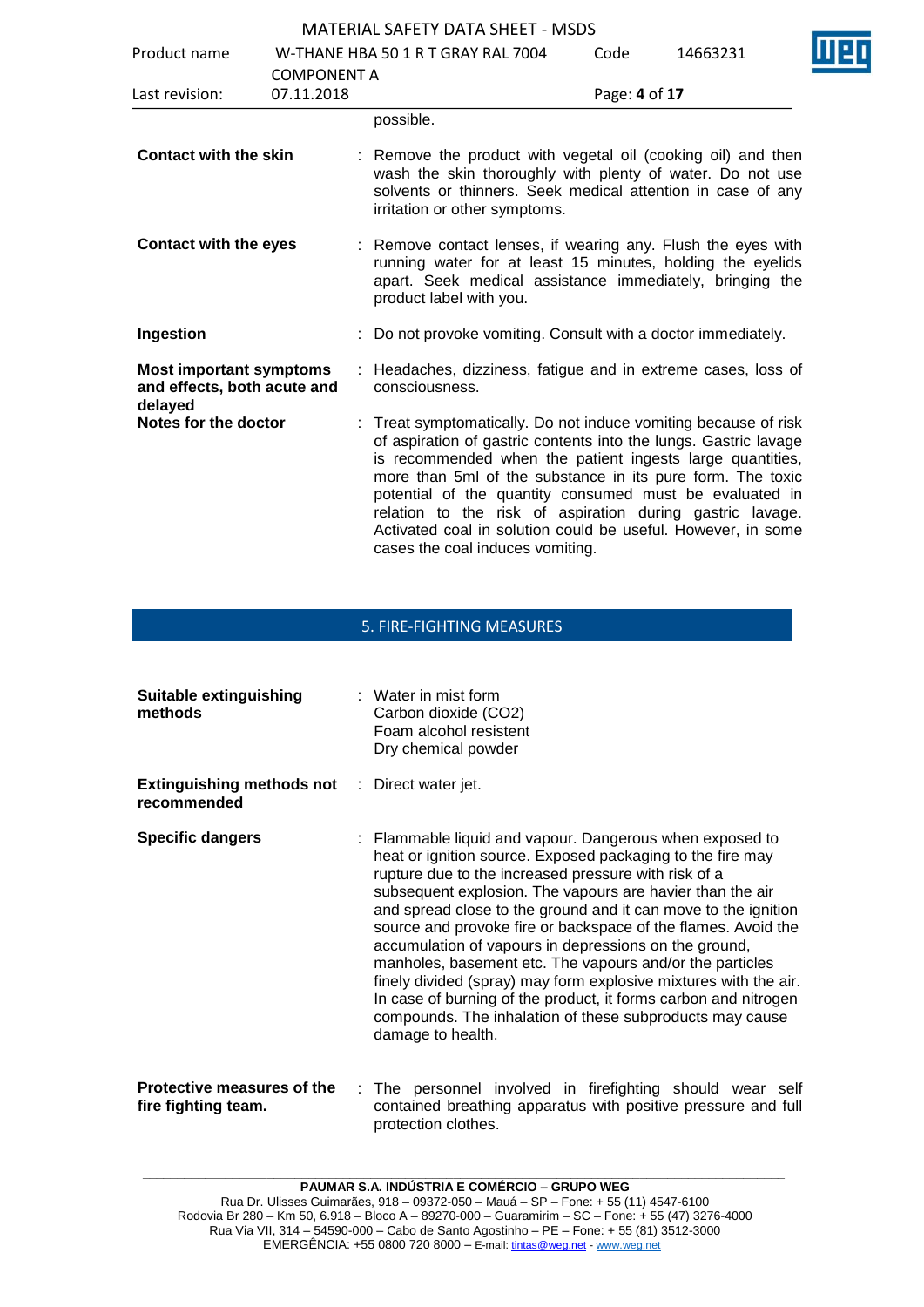|                         |                    | <b>MATERIAL SAFETY DATA SHEET - MSDS</b>                                                                                                                                                                                                                                                                                                                                                                            |               |                                                                 |  |
|-------------------------|--------------------|---------------------------------------------------------------------------------------------------------------------------------------------------------------------------------------------------------------------------------------------------------------------------------------------------------------------------------------------------------------------------------------------------------------------|---------------|-----------------------------------------------------------------|--|
| Product name            | <b>COMPONENT A</b> | W-THANE HBA 50 1 R T GRAY RAL 7004                                                                                                                                                                                                                                                                                                                                                                                  | Code          | 14663231                                                        |  |
| Last revision:          | 07.11.2018         |                                                                                                                                                                                                                                                                                                                                                                                                                     | Page: 5 of 17 |                                                                 |  |
| <b>Specific methods</b> |                    | : Evacuate and isolate the area. Approach from fire with wind at<br>your back. Fight the fire to a secure distance. Remove the<br>with safety. Chill sideways with water in form of fog all the<br>closed packaging near the fire. Avoid that the resulting water<br>from fire fighting reaches drains or waterways. Use dikes to<br>contain this water and eliminate it according to environmental<br>regulations. |               | packaging of the product from the fire area if this can be made |  |

## 6. SPILL / LEAK CONTROL PROCEDURES

### **Personal precautions, protective equipment and emergency procedures**

| For the emergency service<br>staff                      |   | If specialized clothing is needed to combat the leak/spillage,<br>Section 8 should be consulted. All precautions described in<br>the following section must be followed.                                                                                                                                                                                                                                                                                                                                                                                                                                                                                                                                                                                                              |
|---------------------------------------------------------|---|---------------------------------------------------------------------------------------------------------------------------------------------------------------------------------------------------------------------------------------------------------------------------------------------------------------------------------------------------------------------------------------------------------------------------------------------------------------------------------------------------------------------------------------------------------------------------------------------------------------------------------------------------------------------------------------------------------------------------------------------------------------------------------------|
| For staff who are not part<br>of the emergency services |   | : No action should be taken that may generate danger to<br>people without adequate training and<br>qualifications. Understand the dangers of leaked/spilled<br>products. Use appropriate personal protective equipment -<br>see section 8. Evacuate surrounding areas. Isolate area and<br>keep onlookers away. Do not touch or walk through spilled<br>material. Eliminate all sources of ignition. Avoid breathing<br>vapor or mist. Provide adequate ventilation if possible. Wear<br>appropriate respiratory mask when ventilation is inadequate. In<br>accordance with characteristics of the location and/or area<br>and in relation to the amount of spilled/leaked product,<br>additional emergency measures may be taken under the<br>supervision of a trained professional. |
| <b>Environmental precautions</b>                        | ÷ | Prevent the product or the water used in the service reaches<br>waterways,<br>channels, drains, or galleries. In case of significant spill, retain<br>spi<br>lled liquid with inert material such as sand or earth. In<br>approprieate,<br>use absorbent materials such as sawdust, rags, vermiculites,<br>etc.                                                                                                                                                                                                                                                                                                                                                                                                                                                                       |

### **Methods and materials for containment and cleaning**

**Large spills / leaks** : Understand the dangers of leaked/spilled products.Approaching the site with the wind from behind.Stop leak if this can be done safely. Prevent from entering holes / depressions in the floor. If this happens to provide ventilation. Confine the spill in a dike away from the leak point for later disposal. Remove local packaging from the spills site. Use anti sparkling tools and explosion-proof equipment to collect the product. All equipment used when handling the product must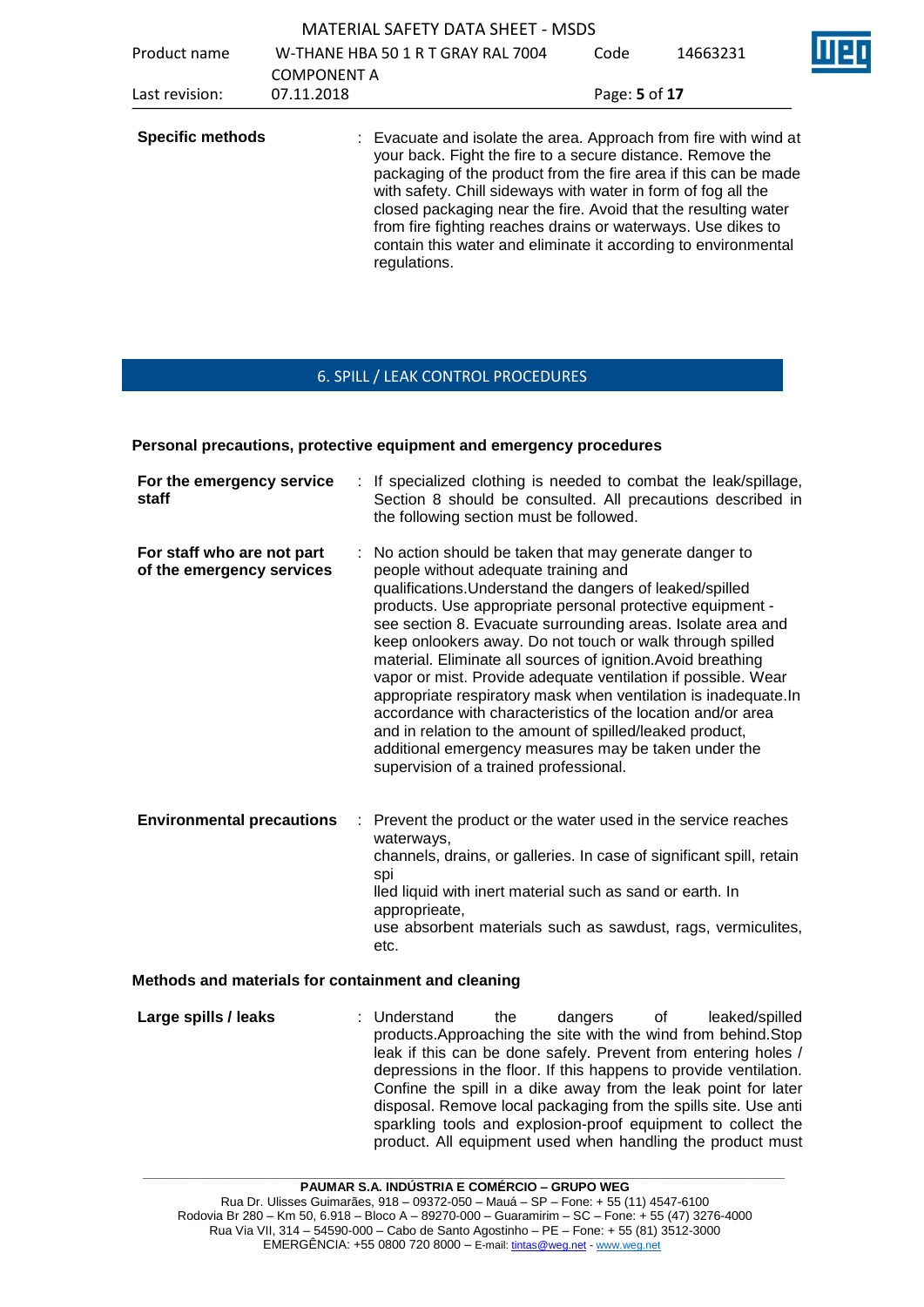| MATERIAL SAFETY DATA SHEET - MSDS |  |
|-----------------------------------|--|
|-----------------------------------|--|

| Product name                | <b>COMPONENT A</b> | W-THANE HBA 50 1 R T GRAY RAL 7004                                                                                                                                                                                                                                                                                                                                                                                                                                                                          | Code          | 14663231 |  |
|-----------------------------|--------------------|-------------------------------------------------------------------------------------------------------------------------------------------------------------------------------------------------------------------------------------------------------------------------------------------------------------------------------------------------------------------------------------------------------------------------------------------------------------------------------------------------------------|---------------|----------|--|
| Last revision:              | 07.11.2018         |                                                                                                                                                                                                                                                                                                                                                                                                                                                                                                             | Page: 6 of 17 |          |  |
|                             |                    | be electrically grounded. Soak up with an inert dry material<br>(sand, vermiculite) placing the same in a suitable container for<br>later disposal - see chapter 13.                                                                                                                                                                                                                                                                                                                                        |               |          |  |
| <b>Small spills / leaks</b> |                    | Stop the leak if this can be done safely. Cover up spillage in a<br>tarp to prevent the spread by wind or rain. Use antifaiscantes<br>tools and explosion-proof equipment properly grounded to<br>collect the product. Place the material collected in dry, clean<br>and properly identified containers. Cap the container loosened<br>so removing them from the spill site. Avoid formation of dust.<br>Remove the packaging from the spill site. If there is product<br>disposal need refer to chapter 13 |               |          |  |
|                             |                    | Contain and collect the material of the leak with absorbent<br>materials and non-combustible, such as sand, earth,<br>vermiculite, calcined diatomite, etc. in a waste container in<br>accordance with local regulations.                                                                                                                                                                                                                                                                                   |               |          |  |

## 7. HANDLING AND STORAGE

### **Precautions for safe handling**

| <b>Instructions for safe</b><br>treatment | : Use individual protective equipment. Emergency showers and<br>eye wash basins must be installed in locations of use and<br>storage.                                                                                                                                                                                                                                                                                                                                                                                                                                                                                                                                                                                                                                                                                                                                                                                                                                                                                                                                                                                                                                                                                                                                                                                                                                                                                                                                                                                                                                                                                            |
|-------------------------------------------|----------------------------------------------------------------------------------------------------------------------------------------------------------------------------------------------------------------------------------------------------------------------------------------------------------------------------------------------------------------------------------------------------------------------------------------------------------------------------------------------------------------------------------------------------------------------------------------------------------------------------------------------------------------------------------------------------------------------------------------------------------------------------------------------------------------------------------------------------------------------------------------------------------------------------------------------------------------------------------------------------------------------------------------------------------------------------------------------------------------------------------------------------------------------------------------------------------------------------------------------------------------------------------------------------------------------------------------------------------------------------------------------------------------------------------------------------------------------------------------------------------------------------------------------------------------------------------------------------------------------------------|
| <b>Precautions for safe</b><br>handling   | : Use appropriate personal protective equipment - see section<br>8; The product handling should occur in places with good<br>natural ventilation or with the presence of local exhaust<br>ventilation; The electrical installations must comply with the<br>International Electrical Commission Standards (IEC), ABNT<br>Standards (Brazilian Association of Technical Standards),<br>taking into account the results of the classification area study<br>for the local and/or product instalation.<br>Use anti-sparking tools when handling the product; In transfer<br>operations, metal containers must be used and all containers<br>must be properly grounded to avoid sparkling by the<br>accumulation of static energy; Handle and use away from hot<br>surfaces, sparks, open flames, and other sources of ignition.<br>Do not smoke; Do not ingest. Avoid inhalation of vapors or<br>smoke as well as avoid contact with eyes, skin and clothing;<br>Eating and drinking should be prohibited in the area where the<br>material is handled, stored and processed. Workers should<br>wash their hands before eating, drinking and smoking.<br>Remove contaminated clothing and protective equipment<br>before entering food areas; After use keep the product in its<br>original packaging, sealed; Empty containers may be<br>hazardous and should be disposed of properly. Do not reuse<br>the packaging; Emergency showers and eye washer should be<br>installed in the use and storage places.<br>Do not handle the product until you have read and understood<br>all safety precautions contained in this document. |

**\_\_\_\_\_\_\_\_\_\_\_\_\_\_\_\_\_\_\_\_\_\_\_\_\_\_\_\_\_\_\_\_\_\_\_\_\_\_\_\_\_\_\_\_\_\_\_\_\_\_\_\_\_\_\_\_\_\_\_\_\_\_\_\_\_\_\_\_\_\_\_\_\_\_\_\_\_\_\_\_\_\_\_\_\_\_\_\_\_\_\_\_\_**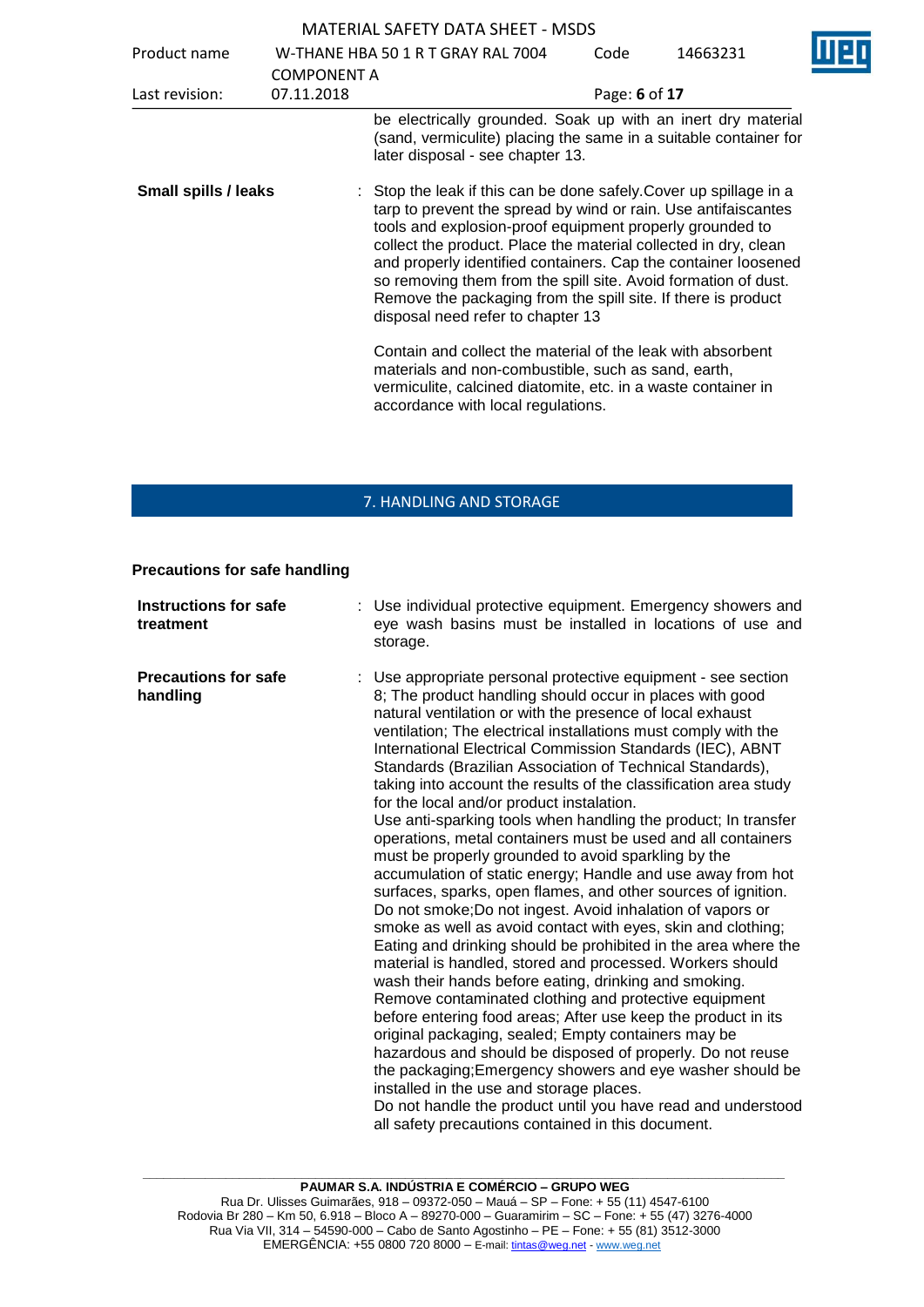| Product name                              |                                  | W-THANE HBA 50 1 R T GRAY RAL 7004                                                                                                                                                                                                                                                                                                                                                                                                                                | Code          | 14663231 |  |
|-------------------------------------------|----------------------------------|-------------------------------------------------------------------------------------------------------------------------------------------------------------------------------------------------------------------------------------------------------------------------------------------------------------------------------------------------------------------------------------------------------------------------------------------------------------------|---------------|----------|--|
| Last revision:                            | <b>COMPONENT A</b><br>07.11.2018 |                                                                                                                                                                                                                                                                                                                                                                                                                                                                   | Page: 7 of 17 |          |  |
| <b>Fire protection</b>                    |                                  | : Only use in well-ventilated locations, to prevent accumulation<br>of vapors in explosive concentrations. All conductive elements<br>of the system, in contact with the product, must be electrically<br>grounded Keep away from heat and sources of ignition. Tools<br>that do not produce sparks should be used. Do not smoke.                                                                                                                                 |               |          |  |
| <b>Storage conditions</b>                 |                                  |                                                                                                                                                                                                                                                                                                                                                                                                                                                                   |               |          |  |
| Substances to be avoid                    |                                  | : Keep away from oxidising agents, strong acid solutions and<br>strong alkaline solutions.                                                                                                                                                                                                                                                                                                                                                                        |               |          |  |
| <b>Storage conditions</b>                 |                                  | : The electrical installation must comply with NEC(National<br>Electrical Code) or IEC (International Electrical Commission)<br>standards and/or those of the ABNT (Brazilian Association of<br>Technical Standards). The floor of the storage area must be<br>impermeable, non-combustible and must have ditches that<br>allow run off into the containment reservoir. Storage tanks<br>must be surrounded by embankments and have drains in case<br>of leakage. |               |          |  |
| Appropriate storage<br>conditions         |                                  | : Store the material in covered, dry, well ventilated and<br>identified areasKeep out of direct sunlight. Store in a closed<br>container.                                                                                                                                                                                                                                                                                                                         |               |          |  |
| Inappropriate storage<br>conditions       |                                  | Exposed to elevated temperatures, sun and rain. Close to<br>oxidizing agents. Close to food. Close to sources of heat and<br>ignition.                                                                                                                                                                                                                                                                                                                            |               |          |  |
| <b>Materials to avoid</b>                 |                                  | : Do not store with explosive materials, flammableand/or toxic<br>gases, oxidizing, corrosive substances, or materials that may<br>generate spontaneous combustion.                                                                                                                                                                                                                                                                                               |               |          |  |
| Secure packaging materials                |                                  |                                                                                                                                                                                                                                                                                                                                                                                                                                                                   |               |          |  |
| <b>Recommended packaging</b><br>materials |                                  | Amber type glass.<br>Metal packaging                                                                                                                                                                                                                                                                                                                                                                                                                              |               |          |  |
| Packaging materials to be<br>avoided      |                                  | : Certain plastic materials                                                                                                                                                                                                                                                                                                                                                                                                                                       |               |          |  |

## 8. EXPOSURE CONTROL – PERSONAL PROTECTION

The information in this chapter contain general guidelines. Chapter 1 should be consulted for any information on the recommended use of this product in different scenarios of exposure.

| <b>Engineering control</b><br>measures | Preferably use the product in adequate application cabin.<br>In case it is not possible, provide exhaustion/ventilation<br>enough to keep the concentration of the agents indicated<br>in this section under the limits of tolerance (L.T.),<br>otherwise, use adequate respiratory protection equipment.<br>The engineering controls should keep the concentrations |
|----------------------------------------|----------------------------------------------------------------------------------------------------------------------------------------------------------------------------------------------------------------------------------------------------------------------------------------------------------------------------------------------------------------------|
|----------------------------------------|----------------------------------------------------------------------------------------------------------------------------------------------------------------------------------------------------------------------------------------------------------------------------------------------------------------------------------------------------------------------|

**\_\_\_\_\_\_\_\_\_\_\_\_\_\_\_\_\_\_\_\_\_\_\_\_\_\_\_\_\_\_\_\_\_\_\_\_\_\_\_\_\_\_\_\_\_\_\_\_\_\_\_\_\_\_\_\_\_\_\_\_\_\_\_\_\_\_\_\_\_\_\_\_\_\_\_\_\_\_\_\_\_\_\_\_\_\_\_\_\_\_\_\_\_**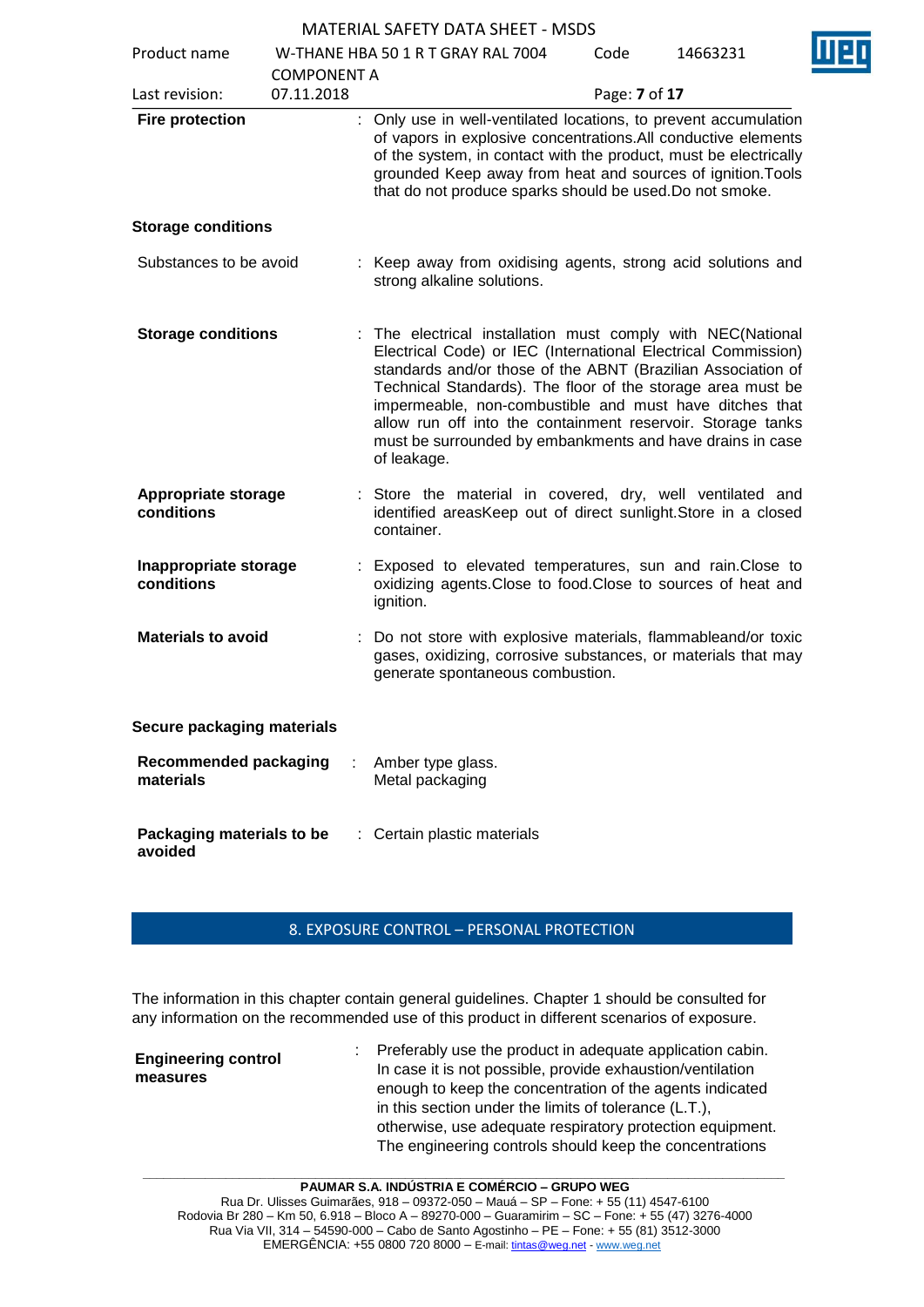|                | of ass/vapour under the limit of LEL - Lower Explosive |      |          |  |  |  |
|----------------|--------------------------------------------------------|------|----------|--|--|--|
| Last revision: | 07.11.2018<br>Page: <b>8</b> of 17                     |      |          |  |  |  |
|                | COMPONENT A                                            |      |          |  |  |  |
| Product name   | W-THANE HBA 50 1 R T GRAY RAL 7004                     | Code | 14663231 |  |  |  |
|                |                                                        |      |          |  |  |  |

of gas/vapour under the limit of LEL - Lower Explosive Limit (see section 9). Use equipment explosion proof.

### **Control parameters**

## **Occupational Exposure Limits**

| <b>Name</b>                                              | CAS No.        | <b>TLV/TWA</b>                                                 | <b>TLV/STEL</b>                 | <b>TLV/TETO</b> | <b>Source</b> |
|----------------------------------------------------------|----------------|----------------------------------------------------------------|---------------------------------|-----------------|---------------|
| <b>GLYCOL ETHYL</b><br>ACETATE SOLVENT (N)               | $111 - 15 - 9$ | 5 ppm                                                          |                                 |                 | <b>ACGIH</b>  |
| <b>SOLVENT XYLENE (S)</b>                                | 1330-20-7      | 78 ppm340<br>mg/m <sup>3</sup> 100<br>ppm434 mg/m <sup>3</sup> | 150 ppm651<br>mg/m <sup>3</sup> |                 | NR15ACGIH     |
| 2-HYDROXYETHYL<br><b>ACRYLATE</b>                        | 818-61-1       |                                                                |                                 |                 |               |
| <b>SOLVENT</b><br><b>METHYLISOBUTYLKET</b><br><b>ONE</b> | 108-10-1       | 20 ppm                                                         |                                 |                 | <b>ACGIH</b>  |
| <b>METHACRYLIC ACID</b>                                  | 79-41-4        |                                                                |                                 |                 |               |

\*PPM - parts of vapour or gas per million of parts of contaminated air

\*\*MG/m<sup>3</sup> - miligrams per cubic meter of air.

### **Personal protective equipment required**

| <b>Respiratory protection</b>   | In case of the concentrations are above the indicated<br>tolerance limits, the use of appropriated mask is<br>necessary for this goal (half-face mask or full face mask<br>with filter to organic vapors and acid gases).          |
|---------------------------------|------------------------------------------------------------------------------------------------------------------------------------------------------------------------------------------------------------------------------------|
| Eye protection                  | Use hermetic goggles to protect against liquid splashes.                                                                                                                                                                           |
| <b>Body and skin protection</b> | : It is recommended the use of apron barber type to<br>protecting upper limbs, trunk and lower limbs in case of<br>splash. In case of risk of static electricity generation the<br>cloth should be antistatic, includin the apron. |

### 9. PHYSICAL AND CHEMICAL PROPERTIES

| Form                   | $:$ Liquid         |
|------------------------|--------------------|
| <b>State of matter</b> | : Liquid           |
| Color                  | Gray               |
| Odour                  | <b>Distinctive</b> |
| <b>Odour limit</b>     | Not applicable     |
| pH                     | Not applicable     |

#### **\_\_\_\_\_\_\_\_\_\_\_\_\_\_\_\_\_\_\_\_\_\_\_\_\_\_\_\_\_\_\_\_\_\_\_\_\_\_\_\_\_\_\_\_\_\_\_\_\_\_\_\_\_\_\_\_\_\_\_\_\_\_\_\_\_\_\_\_\_\_\_\_\_\_\_\_\_\_\_\_\_\_\_\_\_\_\_\_\_\_\_\_\_ PAUMAR S.A. INDÚSTRIA E COMÉRCIO – GRUPO WEG**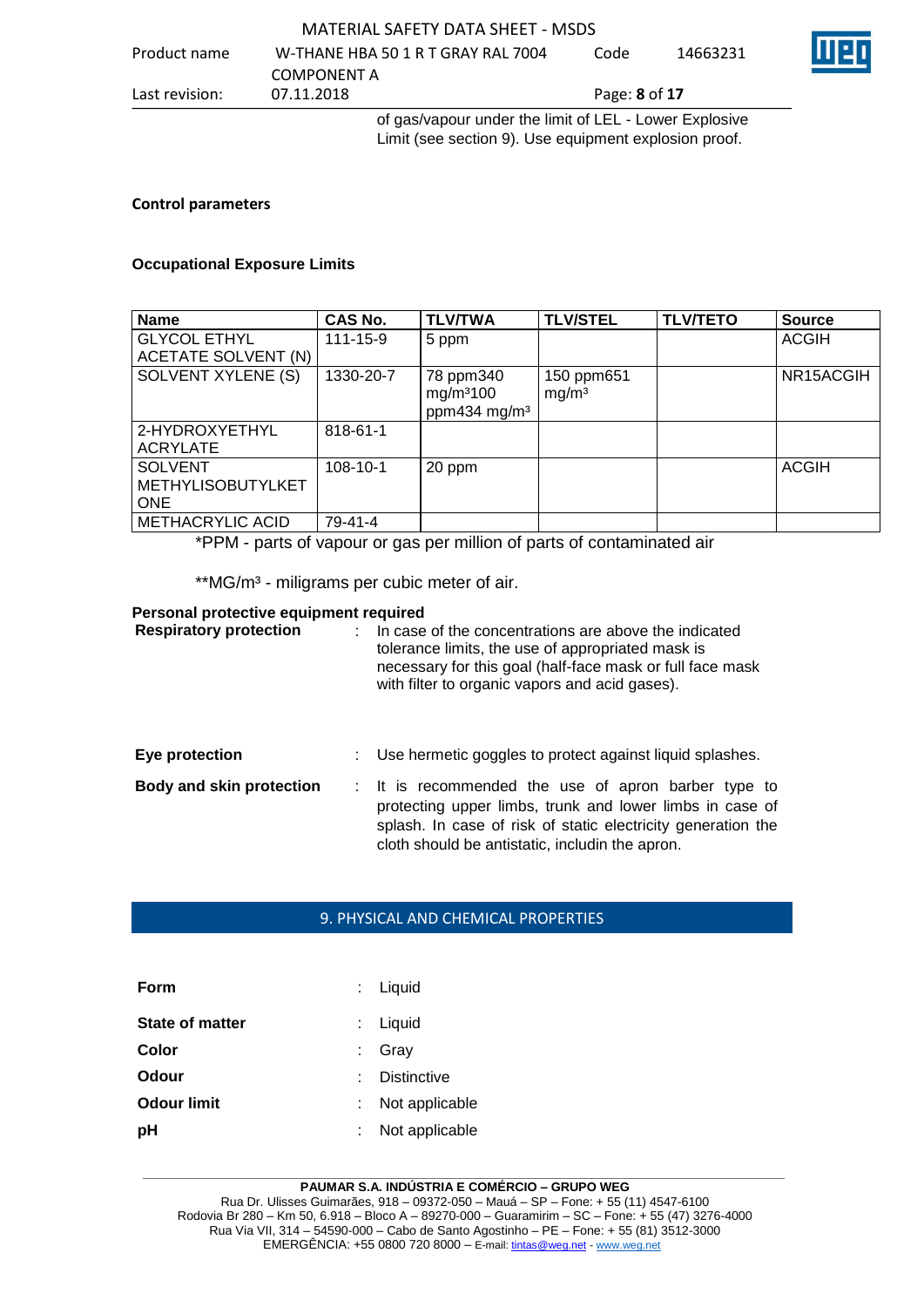|                                          |                    | LINAL JAI LII DATA JIILLI          |               |          |  |
|------------------------------------------|--------------------|------------------------------------|---------------|----------|--|
| Product name                             |                    | W-THANE HBA 50 1 R T GRAY RAL 7004 | Code          | 14663231 |  |
|                                          | <b>COMPONENT A</b> |                                    |               |          |  |
| Last revision:                           | 07.11.2018         |                                    | Page: 9 of 17 |          |  |
| <b>Melting point</b>                     | ÷.                 | Data not available.                |               |          |  |
| <b>Boiling point</b>                     |                    | Data not available.                |               |          |  |
| <b>Flash Point (Open cup)</b>            |                    | 31 °C                              |               |          |  |
| <b>Evaporation rate</b>                  |                    | Data not available.                |               |          |  |
| <b>Inflammation point</b>                |                    | Method: Data not available.        |               |          |  |
| <b>Upper explosive limit</b>             |                    | Data not available.                |               |          |  |
| Lower explosive limit                    |                    | Data not available.                |               |          |  |
| Vapor pressure                           |                    | Data not available.                |               |          |  |
| <b>Density</b>                           |                    | $1,53 - 1,63$ g/cm <sup>3</sup>    |               |          |  |
| Solubility(ies)                          |                    | Water-insoluble                    |               |          |  |
| N-octano /water partition<br>coefficient |                    | Data not available.                |               |          |  |
| <b>Auto flammability</b>                 |                    | Data not available.                |               |          |  |
| Cinematic viscosity (25°C)               | $\mathbb{R}^n$     | 90 - 100 UK                        |               |          |  |
| <b>Vapor density</b>                     |                    | Data not available.                |               |          |  |
| Decomposition temperature :              |                    |                                    |               |          |  |

## 10. STABILITY AND REACTIVITY

| <b>Reactivity</b>                              | : Presents no reactivity at room temperature and under normal<br>conditions of use.                                                                               |  |  |
|------------------------------------------------|-------------------------------------------------------------------------------------------------------------------------------------------------------------------|--|--|
| <b>Chemical stability</b>                      | Stable at room temperature and under normal conditions of<br>use. Unstable at temperatures above the flash point.                                                 |  |  |
| <b>Possibility of dangerous</b><br>reactions   | : Presents no reactivity at room temperature and under normal<br>conditions of use.<br>None when the product is stored, applied and processed<br>correctly.       |  |  |
| Need to add additives and<br><i>inhibitors</i> | : Not necessary.                                                                                                                                                  |  |  |
| <b>Conditions to avoid</b>                     | : Extreme heat and open flame.                                                                                                                                    |  |  |
| Incompatible materials                         | Do not store with explosive materials, flammableand/or toxic<br>gases, oxidizing, corrosive substances, or materials that may<br>generate spontaneous combustion. |  |  |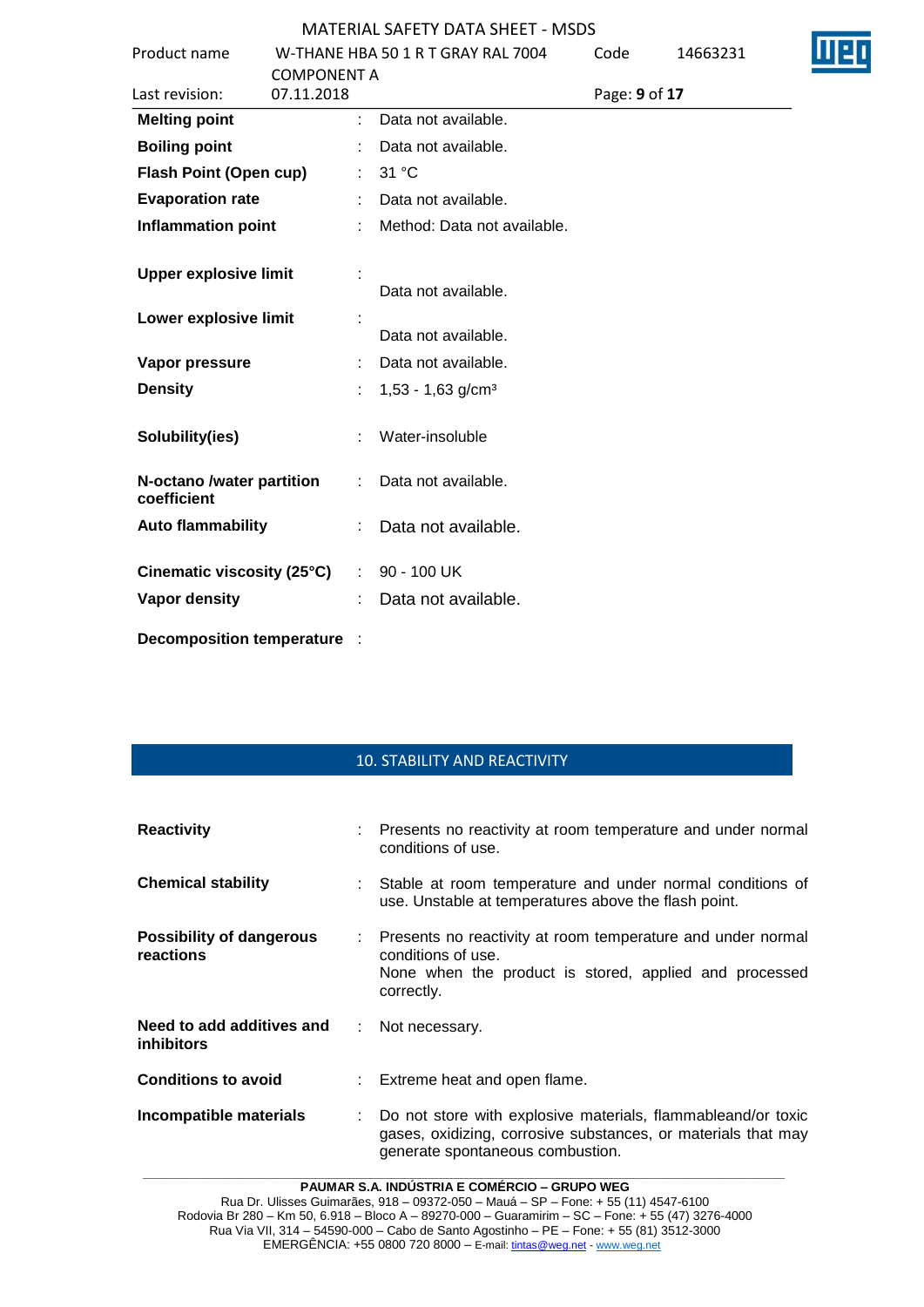## MATERIAL SAFETY DATA SHEET - MSDS Product name W-THANE HBA 50 1 R T GRAY RAL 7004 COMPONENT A<br>07.11.2018 Code 14663231 Last revision: 07.11.2018 Page: **10** of **17** Plastic materials soluble in Xylene.

**Dangerous products of decomposition** : Produces noxious gases such as carbon monoxide (CO), carbon dioxide (CO2) and nitrogen oxides (NOx).

## 11. TOXICOLOGICAL INFORMATION

### **Components GLYCOL ETHYL ACETATE SOLVENT (N)**

| Acute toxicity by oral<br>use                                 | : Test species<br><b>DL50</b><br>Observations                                                                                      | Rat<br>2.700 mg/kg     |
|---------------------------------------------------------------|------------------------------------------------------------------------------------------------------------------------------------|------------------------|
| Acute toxicity by<br>inhalation                               | : Test species<br><b>DL50</b><br>Observations                                                                                      | Data not available.    |
| Acute toxicity by<br>cutaneous use                            | : Test species<br><b>DL50</b><br>Observations                                                                                      | Rabbit<br>10.200 mg/kg |
| <b>Acute toxicity (other</b><br>methods of<br>administration) | : Test species<br><b>DL50</b><br><b>LC50</b><br>Non-standard unit value                                                            | Data not available.    |
| <b>Corrosion/irritation of</b><br>skin                        | : Data not available.                                                                                                              |                        |
| Serious eye damage/eye<br>irritation                          | : Data not available.                                                                                                              |                        |
| <b>Respiratory or dermal</b><br>sensitivity                   | : Data not available.                                                                                                              |                        |
| <b>Mutageneses</b>                                            | Data not available.                                                                                                                |                        |
| Carcinogenicity                                               | : Data not available.                                                                                                              |                        |
| <b>Toxic effects for</b><br>reproduction                      | : That is assumed that produces an adverse effect on the<br>fitness or reproductive capacity or the development of human<br>beings |                        |
| Specific target organ<br>toxicity (STOT) - single<br>exposure | Data not available.                                                                                                                |                        |
| Specific target organ<br>toxicity (STOT) - repeat<br>exposure | : Data not available.                                                                                                              |                        |
| Aspiration hazard                                             | Data not available.                                                                                                                |                        |
| <b>SOLVENT XYLENE (S)</b>                                     |                                                                                                                                    |                        |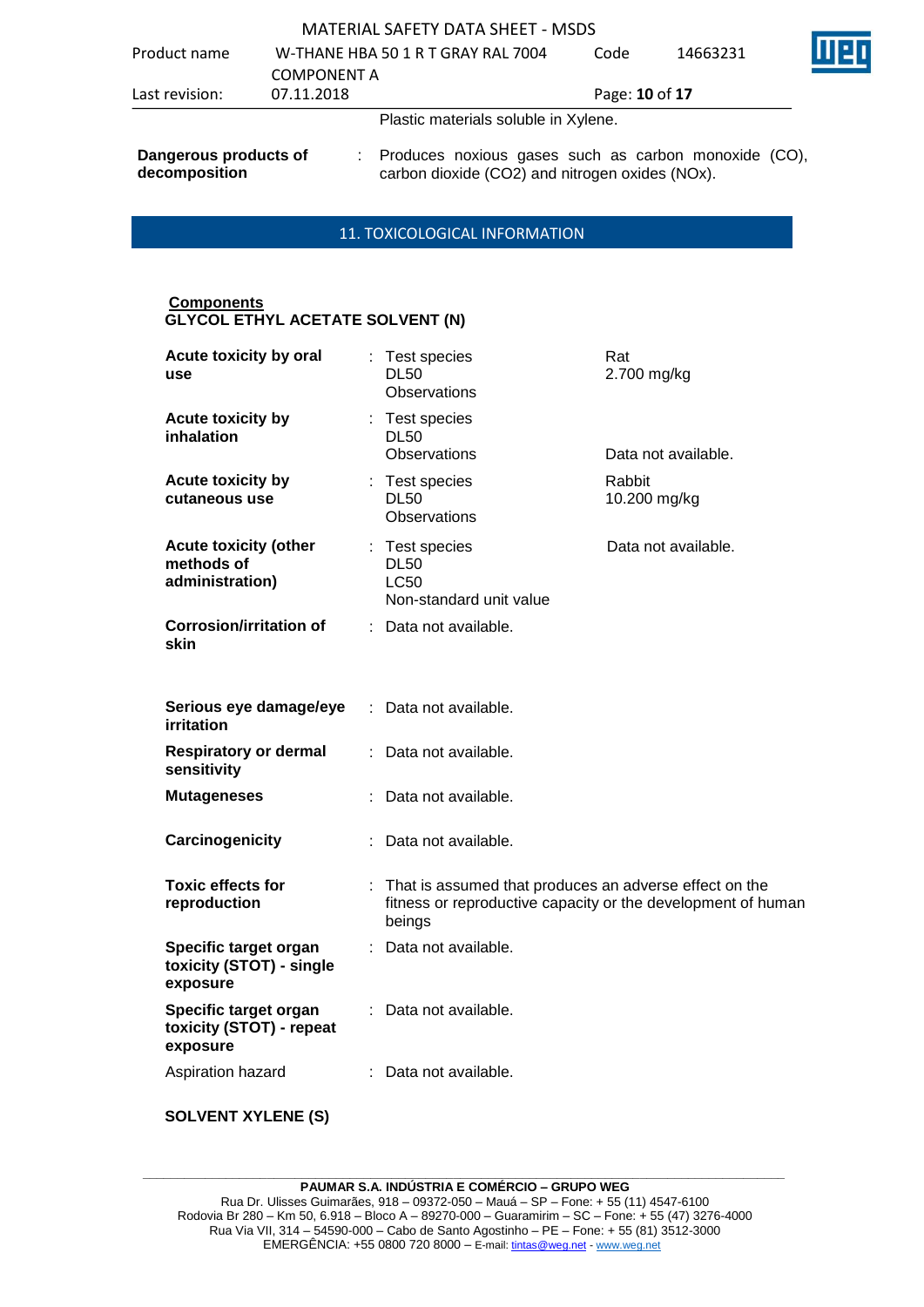| Product name                                                  |                    | 11 LINAL JAI LII DATA JIILLI<br>W-THANE HBA 50 1 R T GRAY RAL 7004      | Code |        | 14663231                             |  |
|---------------------------------------------------------------|--------------------|-------------------------------------------------------------------------|------|--------|--------------------------------------|--|
|                                                               | <b>COMPONENT A</b> |                                                                         |      |        |                                      |  |
| Last revision:                                                | 07.11.2018         |                                                                         |      |        | Page: 11 of 17                       |  |
| Acute toxicity by oral<br>use                                 |                    | : Test species<br><b>DL50</b><br>Observations                           |      | Rat    | 4.300 mg/kg                          |  |
| Acute toxicity by<br>inhalation                               |                    | : Test species<br><b>DL50</b><br>Observations                           |      | Rat    | 21,7 mg/l4 h                         |  |
| Acute toxicity by<br>cutaneous use                            |                    | : Test species<br><b>DL50</b><br>Observations                           |      | Rabbit | > 1.700 mg/kg<br>Data not available. |  |
| <b>Acute toxicity (other</b><br>methods of<br>administration) |                    | : Test species<br><b>DL50</b><br><b>LC50</b><br>Non-standard unit value |      |        | Data not available.                  |  |
| <b>Corrosion/irritation of</b><br>skin                        |                    | : Category 2                                                            |      |        |                                      |  |
| Serious eye damage/eye<br>irritation                          |                    | : Data not available.                                                   |      |        |                                      |  |
| <b>Respiratory or dermal</b><br>sensitivity                   |                    | : Category 1                                                            |      |        |                                      |  |
| <b>Mutageneses</b>                                            |                    | : Data not available.                                                   |      |        |                                      |  |
| Carcinogenicity                                               |                    | : Data not available.                                                   |      |        |                                      |  |
| <b>Toxic effects for</b><br>reproduction                      |                    | : Category 1C                                                           |      |        |                                      |  |
| Specific target organ<br>toxicity (STOT) - single<br>exposure |                    | : Data not available.                                                   |      |        |                                      |  |
| Specific target organ<br>toxicity (STOT) - repeat<br>exposure |                    | : Data not available.                                                   |      |        |                                      |  |
| Aspiration hazard                                             |                    | : Data not available.                                                   |      |        |                                      |  |
| 2-HYDROXYETHYL ACRYLATE                                       |                    |                                                                         |      |        |                                      |  |
| Acute toxicity by oral<br>use                                 |                    | : Test species<br><b>DL50</b><br>Observations                           |      |        | Data not available.                  |  |
| Acute toxicity by<br>inhalation                               |                    | : Test species<br><b>DL50</b><br>Observations                           |      |        | Data not available.                  |  |
| <b>Acute toxicity by</b><br>cutaneous use                     |                    | : Test species<br><b>DL50</b><br>Observations                           |      |        | Data not available.                  |  |
| <b>Acute toxicity (other</b><br>methods of<br>administration) |                    | : Test species<br><b>DL50</b><br><b>LC50</b><br>Non-standard unit value |      |        | Data not available.                  |  |

**\_\_\_\_\_\_\_\_\_\_\_\_\_\_\_\_\_\_\_\_\_\_\_\_\_\_\_\_\_\_\_\_\_\_\_\_\_\_\_\_\_\_\_\_\_\_\_\_\_\_\_\_\_\_\_\_\_\_\_\_\_\_\_\_\_\_\_\_\_\_\_\_\_\_\_\_\_\_\_\_\_\_\_\_\_\_\_\_\_\_\_\_\_ PAUMAR S.A. INDÚSTRIA E COMÉRCIO – GRUPO WEG**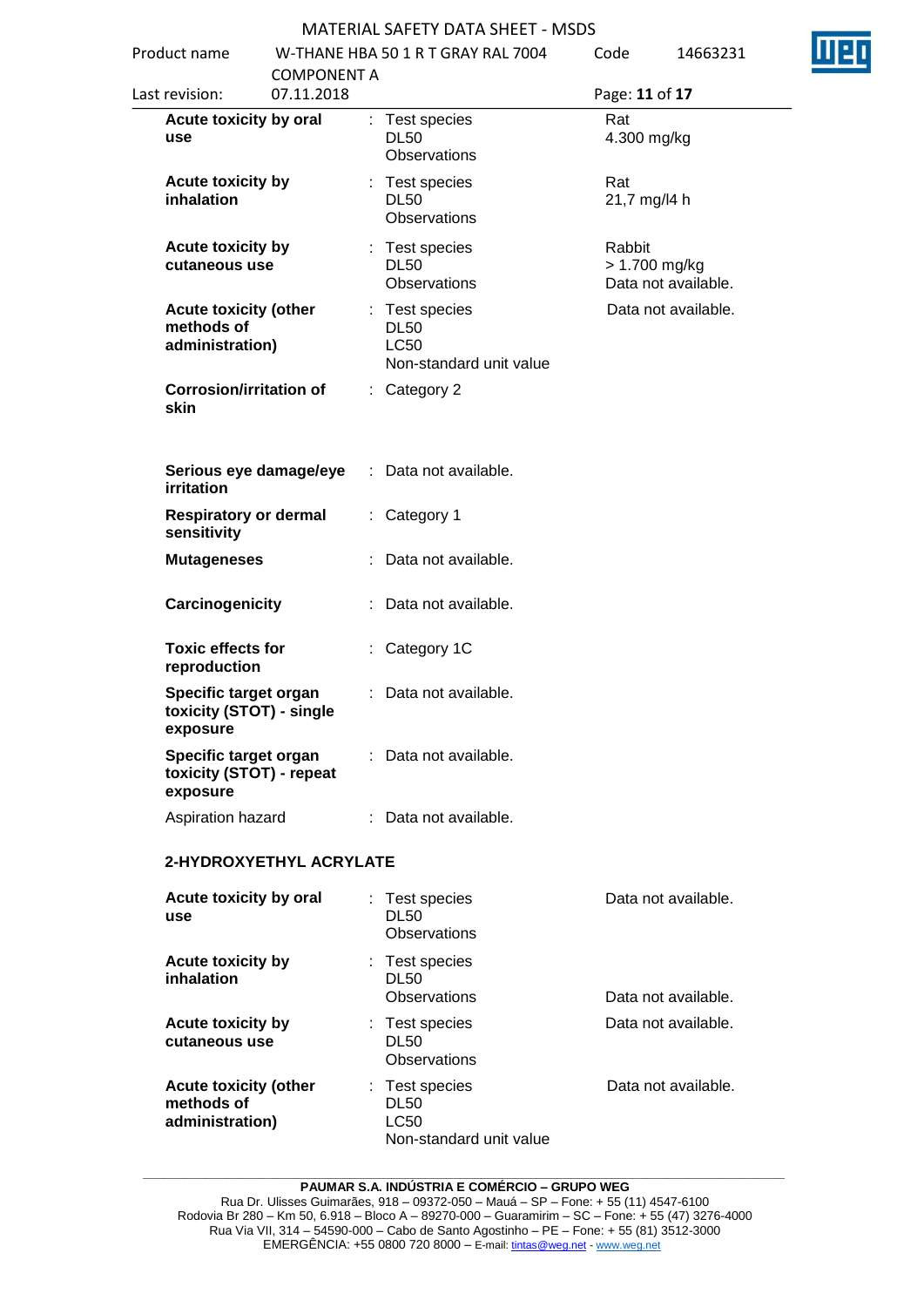| Product name<br><b>COMPONENT A</b> |                                                               | W-THANE HBA 50 1 R T GRAY RAL 7004 |  | Code                                                                    | 14663231               |                     |  |
|------------------------------------|---------------------------------------------------------------|------------------------------------|--|-------------------------------------------------------------------------|------------------------|---------------------|--|
|                                    | Last revision:                                                | 07.11.2018                         |  |                                                                         | Page: 12 of 17         |                     |  |
|                                    | <b>Corrosion/irritation of</b><br>skin                        |                                    |  | : Data not available.                                                   |                        |                     |  |
|                                    | Serious eye damage/eye<br>irritation                          |                                    |  | : Data not available.                                                   |                        |                     |  |
|                                    | <b>Respiratory or dermal</b><br>sensitivity                   |                                    |  | : Data not available.                                                   |                        |                     |  |
|                                    | <b>Mutageneses</b>                                            |                                    |  | : Data not available.                                                   |                        |                     |  |
|                                    | Carcinogenicity                                               |                                    |  | Data not available.                                                     |                        |                     |  |
|                                    | <b>Toxic effects for</b><br>reproduction                      |                                    |  | : Data not available.                                                   |                        |                     |  |
|                                    | Specific target organ<br>toxicity (STOT) - single<br>exposure |                                    |  | Data not available.                                                     |                        |                     |  |
|                                    | Specific target organ<br>toxicity (STOT) - repeat<br>exposure |                                    |  | : Data not available.                                                   |                        |                     |  |
|                                    | Aspiration hazard                                             |                                    |  | : Data not available.                                                   |                        |                     |  |
|                                    | SOLVENT METHYLISOBUTYLKETONE                                  |                                    |  |                                                                         |                        |                     |  |
|                                    | Acute toxicity by oral<br><b>use</b>                          |                                    |  | : Test species<br><b>DL50</b><br>Observations                           | Rat<br>2.080 mg/kg     |                     |  |
|                                    | Acute toxicity by<br>inhalation                               |                                    |  | : Test species<br><b>DL50</b><br><b>Observations</b>                    | 4.000 mg/l             |                     |  |
|                                    | <b>Acute toxicity by</b><br>cutaneous use                     |                                    |  | : Test species<br><b>DL50</b><br><b>Observations</b>                    | Rabbit<br>20.000 mg/kg |                     |  |
|                                    | <b>Acute toxicity (other</b><br>methods of<br>administration) |                                    |  | : Test species<br><b>DL50</b><br><b>LC50</b><br>Non-standard unit value |                        | Data not available. |  |
|                                    | <b>Corrosion/irritation of</b><br>skin                        |                                    |  | : Category 2                                                            |                        |                     |  |
|                                    | Serious eye damage/eye<br><b>irritation</b>                   |                                    |  | : Category 2A                                                           |                        |                     |  |
|                                    | <b>Respiratory or dermal</b><br>sensitivity                   |                                    |  | : Data not available.                                                   |                        |                     |  |
|                                    | <b>Mutageneses</b>                                            |                                    |  | : Data not available.                                                   |                        |                     |  |
|                                    | Carcinogenicity                                               |                                    |  | : Data not available.                                                   |                        |                     |  |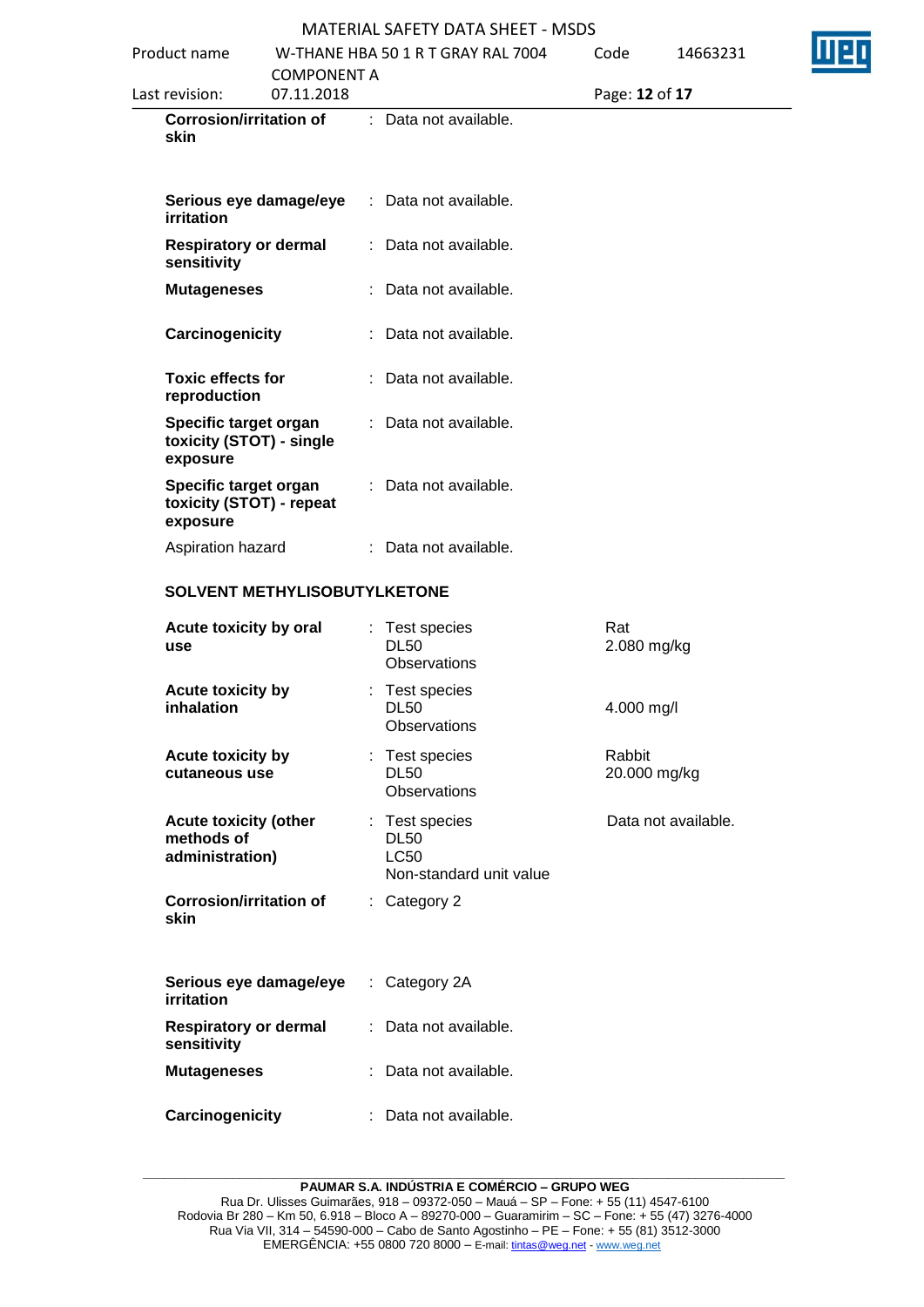| Product name |                                                               |                                  | W-THANE HBA 50 1 R T GRAY RAL 7004 |                                                                                                                     |                | 14663231            | Щ |
|--------------|---------------------------------------------------------------|----------------------------------|------------------------------------|---------------------------------------------------------------------------------------------------------------------|----------------|---------------------|---|
|              | Last revision:                                                | <b>COMPONENT A</b><br>07.11.2018 |                                    |                                                                                                                     | Page: 13 of 17 |                     |   |
|              | <b>Toxic effects for</b><br>reproduction                      |                                  |                                    | : Data not available.                                                                                               |                |                     |   |
|              | Specific target organ<br>toxicity (STOT) - single<br>exposure |                                  |                                    | : Passengers effects on organ target. These are effects that<br>alter human function for a short period of exposure |                |                     |   |
|              | Specific target organ<br>toxicity (STOT) - repeat<br>exposure |                                  |                                    | Data not available.                                                                                                 |                |                     |   |
|              | Aspiration hazard                                             |                                  |                                    | Data not available.                                                                                                 |                |                     |   |
|              | <b>METHACRYLIC ACID</b>                                       |                                  |                                    |                                                                                                                     |                |                     |   |
|              | Acute toxicity by oral<br>use                                 |                                  | t                                  | Test species<br><b>DL50</b><br>Observations                                                                         |                | Data not available. |   |
|              | Acute toxicity by<br>inhalation                               |                                  |                                    | Test species<br><b>DL50</b><br><b>Observations</b>                                                                  |                | Data not available. |   |
|              | <b>Acute toxicity by</b><br>cutaneous use                     |                                  |                                    | Test species<br><b>DL50</b><br>Observations                                                                         |                | Data not available. |   |
|              | <b>Acute toxicity (other</b><br>methods of<br>administration) |                                  |                                    | : Test species<br><b>DL50</b><br><b>LC50</b><br>Non-standard unit value                                             |                | Data not available. |   |
|              | <b>Corrosion/irritation of</b><br>skin                        |                                  |                                    | : Data not available.                                                                                               |                |                     |   |
|              | Serious eye damage/eye<br>irritation                          |                                  |                                    | : Data not available.                                                                                               |                |                     |   |
|              | <b>Respiratory or dermal</b><br>sensitivity                   |                                  |                                    | : Data not available.                                                                                               |                |                     |   |
|              | <b>Mutageneses</b>                                            |                                  |                                    | Data not available.                                                                                                 |                |                     |   |
|              | Carcinogenicity                                               |                                  |                                    | Data not available.                                                                                                 |                |                     |   |
|              | <b>Toxic effects for</b><br>reproduction                      |                                  |                                    | Data not available.                                                                                                 |                |                     |   |
|              | Specific target organ<br>toxicity (STOT) - single<br>exposure |                                  |                                    | Data not available.                                                                                                 |                |                     |   |
|              | Specific target organ<br>toxicity (STOT) - repeat<br>exposure |                                  |                                    | Data not available.                                                                                                 |                |                     |   |
|              | Aspiration hazard                                             |                                  |                                    | Data not available.                                                                                                 |                |                     |   |

Not classified in terms of toxicity based on the data available.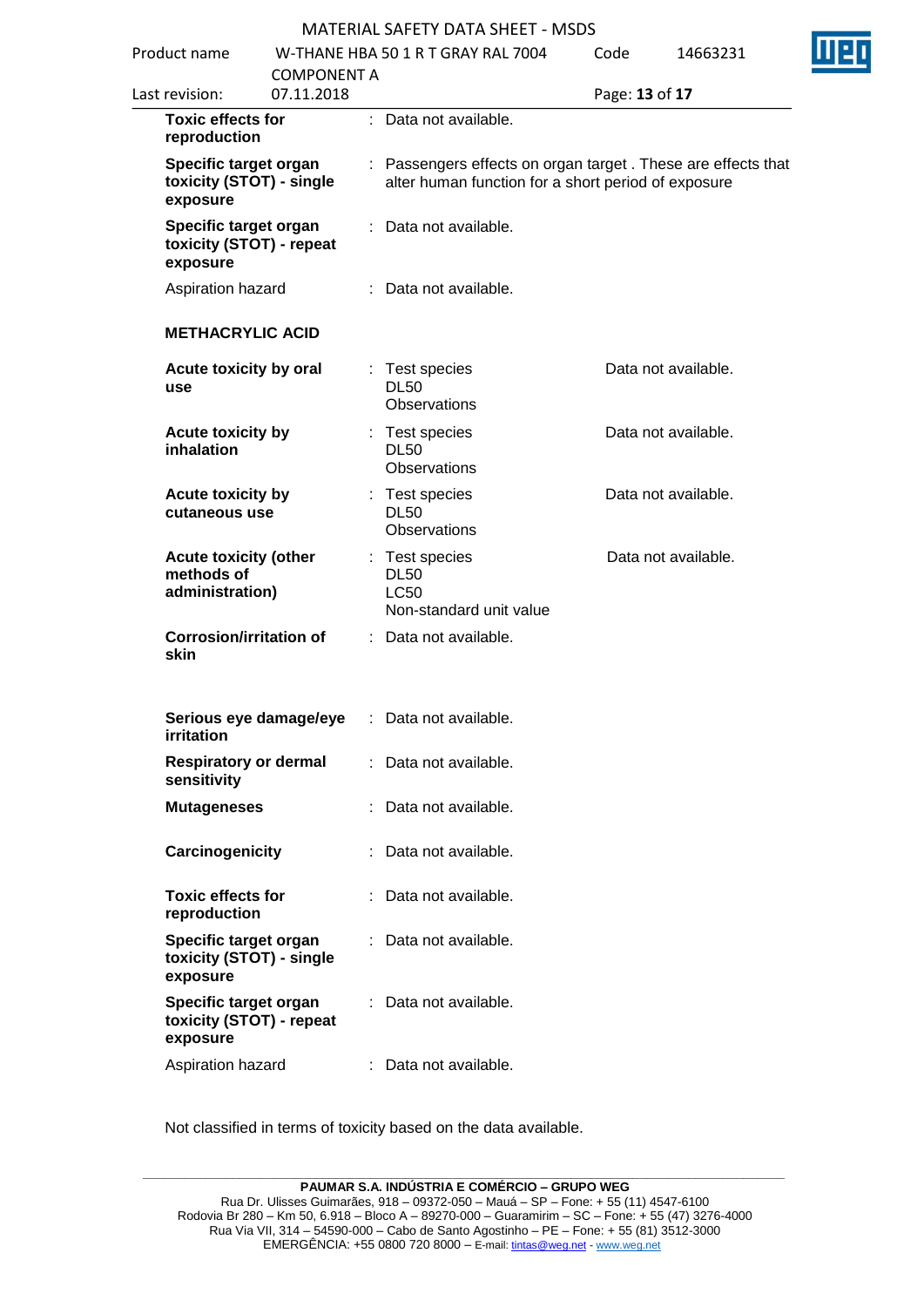|                | MATERIAL SAFETY DATA SHEET - MSDS  |                    |          |                         |
|----------------|------------------------------------|--------------------|----------|-------------------------|
| Product name   | W-THANE HBA 50 1 R T GRAY RAL 7004 | Code               | 14663231 | $\overline{\mathbb{H}}$ |
|                | COMPONENT A                        |                    |          |                         |
| Last revision: | 07.11.2018                         | Page: $14$ of $17$ |          |                         |

# 12. ECOLOGICAL INFORMATION

| <b>Stability in soil</b>                   | : The product easily infiltrates into the soil                                          |
|--------------------------------------------|-----------------------------------------------------------------------------------------|
| <b>Other toxicological</b><br>observations | : Data not available.                                                                   |
| <b>Ecotoxicity</b>                         | Contaminates the ground water.<br>Detrimental to the fauna<br>Detrimental to the flora. |

### 13. DIOSPOSAL AND TREATMENT CONSIDERATIONS

### **Recommended methods for final disposal**

| <b>Product</b> | Class I Waste - Dispose of in industrial landfill or a facility<br>authorized for recycling in accordance with federal, stateor<br>local regulations                                                                            |
|----------------|---------------------------------------------------------------------------------------------------------------------------------------------------------------------------------------------------------------------------------|
| Waste          | Class I Waste - Dispose of in industrial landfill or a facility<br>authorized for recycling in accordance with federal, stateor<br>local regulations                                                                            |
| Used packaging | Clean packaging should be sent for recycling. Packaging with<br>class I waste should be disposed of in industrial landfill or a<br>facility authorized for recycling in accordance with federal,<br>state or local regulations. |

### 14. TRANSPORTATION INFORMATION

|                               |                      | <b>PAUMAR S.A. INDÚSTRIA E COMÉRCIO – GRUPO WEG</b>                                                                             |
|-------------------------------|----------------------|---------------------------------------------------------------------------------------------------------------------------------|
| <b>Shipping</b><br><b>ONU</b> |                      | : 1263                                                                                                                          |
| <b>Name</b>                   |                      | Paint (including coats, lacquers, enamels, colorant, gum-<br>lacquers, varnishes, polishes, liquid fillers and liquid lacquers) |
|                               | Packaging group      | : III                                                                                                                           |
|                               | <b>Risk number</b>   | $\therefore$ 30                                                                                                                 |
|                               | <b>Class of risk</b> | $\therefore$ 3                                                                                                                  |
| fLand<br><b>ONU</b>           |                      | : 1263                                                                                                                          |
|                               |                      |                                                                                                                                 |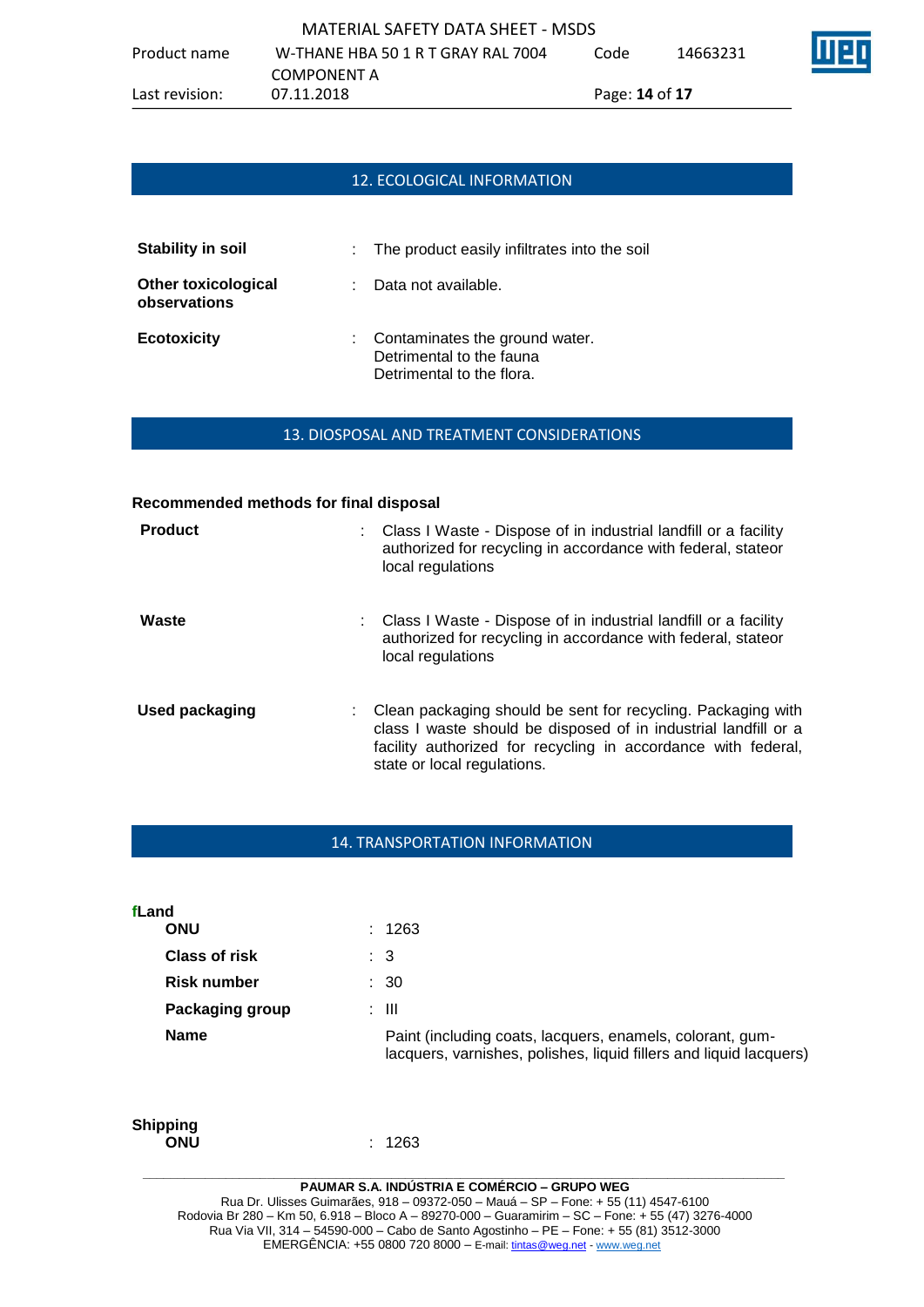|                              | Product name                     |                                                                                                                                 |   | W-THANE HBA 50 1 R T GRAY RAL 7004                                                                                              | Code           | 14663231 |  |
|------------------------------|----------------------------------|---------------------------------------------------------------------------------------------------------------------------------|---|---------------------------------------------------------------------------------------------------------------------------------|----------------|----------|--|
| 07.11.2018<br>Last revision: |                                  | <b>COMPONENT A</b>                                                                                                              |   |                                                                                                                                 | Page: 15 of 17 |          |  |
|                              | Class of risk                    |                                                                                                                                 |   | : 3                                                                                                                             |                |          |  |
|                              | Packaging group                  |                                                                                                                                 |   | : III                                                                                                                           |                |          |  |
|                              | EmS                              |                                                                                                                                 |   | F-E                                                                                                                             |                |          |  |
|                              | <b>MFAG</b>                      |                                                                                                                                 |   | 310                                                                                                                             |                |          |  |
|                              | Appropriate name for<br>dispatch | Paint (including coats, lacquers, enamels, colorant, gum-<br>lacquers, varnishes, polishes, liquid fillers and liquid lacquers) |   |                                                                                                                                 |                |          |  |
|                              | Air transport<br><b>ONU</b>      |                                                                                                                                 |   | : 1263                                                                                                                          |                |          |  |
|                              | <b>Class of risk</b>             |                                                                                                                                 |   | $\therefore$ 3                                                                                                                  |                |          |  |
|                              | <b>Packaging group</b>           |                                                                                                                                 | ÷ | Ш                                                                                                                               |                |          |  |
|                              | Appropriate name for<br>dispatch |                                                                                                                                 |   | Paint (including coats, lacquers, enamels, colorant, gum-<br>lacquers, varnishes, polishes, liquid fillers and liquid lacquers) |                |          |  |

# 15. REGULATORY INFORMATION

This MSDS (Material Safety Data Sheet) was generated according to the criteria of NBR 14725/2014. (Brazilian standard that defines the GHS).

| Specific Regulations for the<br><b>Chemical Product.</b> | Federal Decree No. 2657, July 3rd, 1998.<br>Ordinance No. 229, May 24th, 2011 - Changes to Regulatory<br>Standard No. 26. |
|----------------------------------------------------------|---------------------------------------------------------------------------------------------------------------------------|
|                                                          | ABNT NBR 14725: 2014 - valid from 19/12/2014 -                                                                            |
|                                                          | Amendment 1 (19/11/2014).                                                                                                 |
|                                                          | Law No. 12305, August 2nd 2010 (Solid Waste National<br>Policy).                                                          |
|                                                          | Decree No. 7404, December 23rd, 2010.                                                                                     |
|                                                          | Resolution ANTT N° 5.232, December 14th 2016.                                                                             |

## 16. ADDITIONAL INFORMATION

**Acronyms Used:**

**Legenda:**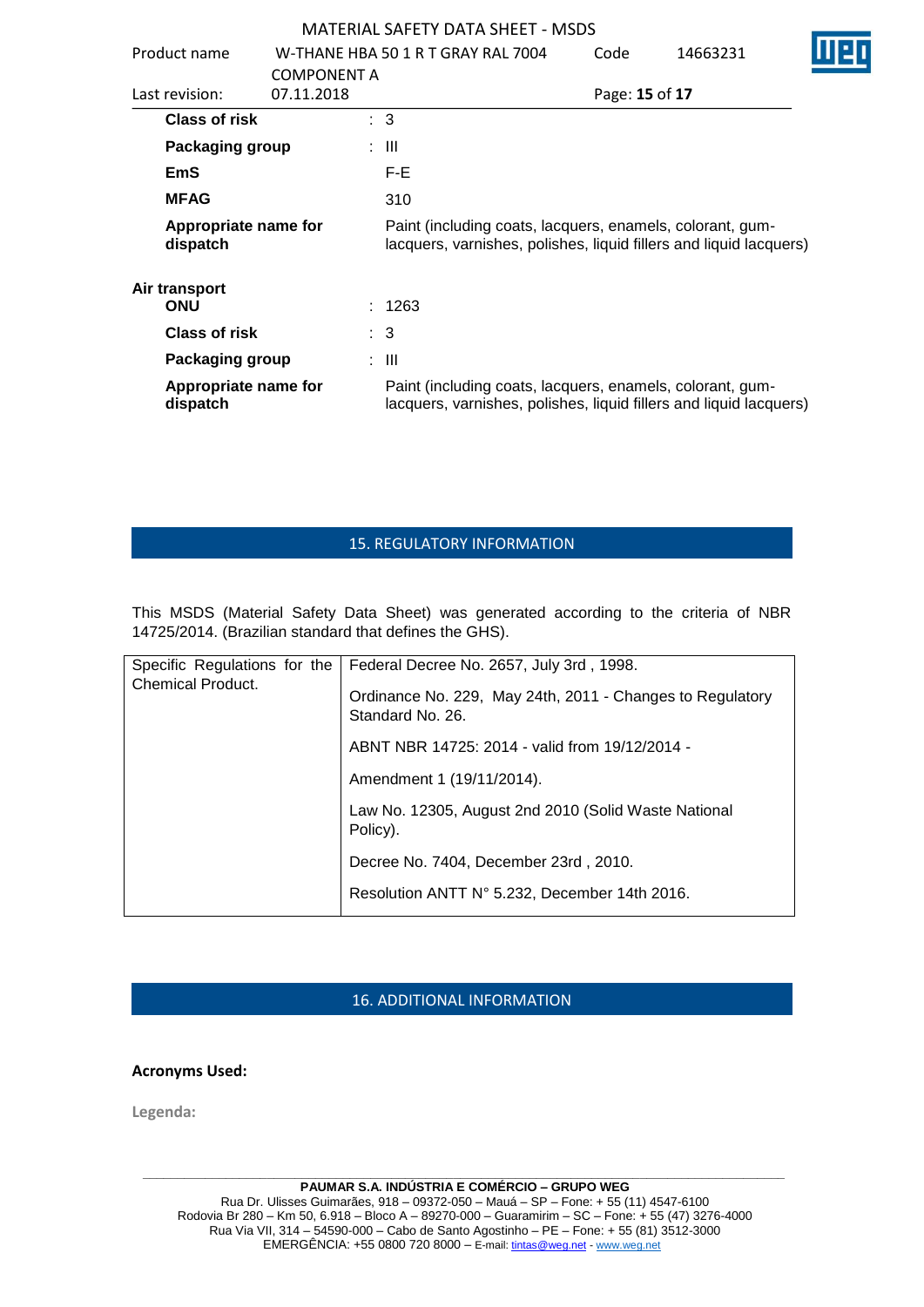| Product name    | W-THANE HBA 50 1 R T GRAY RAL 7004<br><b>COMPONENT A</b>  | Code           | 14663231 |
|-----------------|-----------------------------------------------------------|----------------|----------|
| Last revision:  | 07.11.2018                                                | Page: 16 of 17 |          |
| <b>CAS</b>      | <b>Chemical Abstract Service</b>                          |                |          |
| VO              | <b>Organic Vapors</b>                                     |                |          |
| <b>NEC</b>      | National Eletrical code/Código Nacional de Eletricidade   |                |          |
| IEC:            | International Eletrical Commision                         |                |          |
| <b>ABNT</b>     | <b>Brazilian Association of Technical Standards</b>       |                |          |
| <b>ACGIH</b>    | American Conference of Governmental Industrial Hygienists |                |          |
| <b>TLV</b>      | <b>Threshold Limit Values</b>                             |                |          |
| <b>TLV/TWA</b>  | <b>Time Weighted Average</b>                              |                |          |
| <b>TLV/STEL</b> | <b>Short Term Exposure Limit</b>                          |                |          |
| TLC/C:          | Tolerance Limit - Ceiling Value                           |                |          |
| EPI:            | Individual Protective Equipment                           |                |          |
| <b>CA</b>       | <b>Approval Certificate</b>                               |                |          |
| <b>PPRA</b>     | <b>Environmental Risk Prevention Program</b>              |                |          |
| <b>NR</b>       | <b>Regulatory Standard</b>                                |                |          |
| <b>NFPA</b>     | <b>National Fire Protection Agency</b>                    |                |          |
| mmHg            | Millimeters of mercury - pressure unit                    |                |          |
| <b>DL50</b>     | Lethal Dose average                                       |                |          |
| <b>CL50</b>     | Lethal Concentration average                              |                |          |
| ppm             | Parts per million                                         |                |          |
| N.d             | Not available                                             |                |          |
| $A + B$         | Viscosity of the mixture of component A + component B     |                |          |

Important information, but not specifically described in the previous sections:

This MSDS was prepared based on current knowledge about the handling of the product under normal conditions of use, according to the application specified on the packaging and recommended usage in Section 1 of this MSDS. Any other use of the product involving its combination with other materials, as well as forms of use different from those indicated, are the user's responsibility. The company advises that the handling of any chemical substance requires prior knowledge of its hazards by the user. In the workplace it is responsibility of the company user of the product to provide training of its employees and contractors about the possible risks arising from exposure to the chemical.

We reserve the right to change the information contained in this document without prior notice, due to the improvement and continuous evolution of the product and technical knowledge.

**References** : Data not available.

Vertical lines in the left hand margin indicate changes from the current version